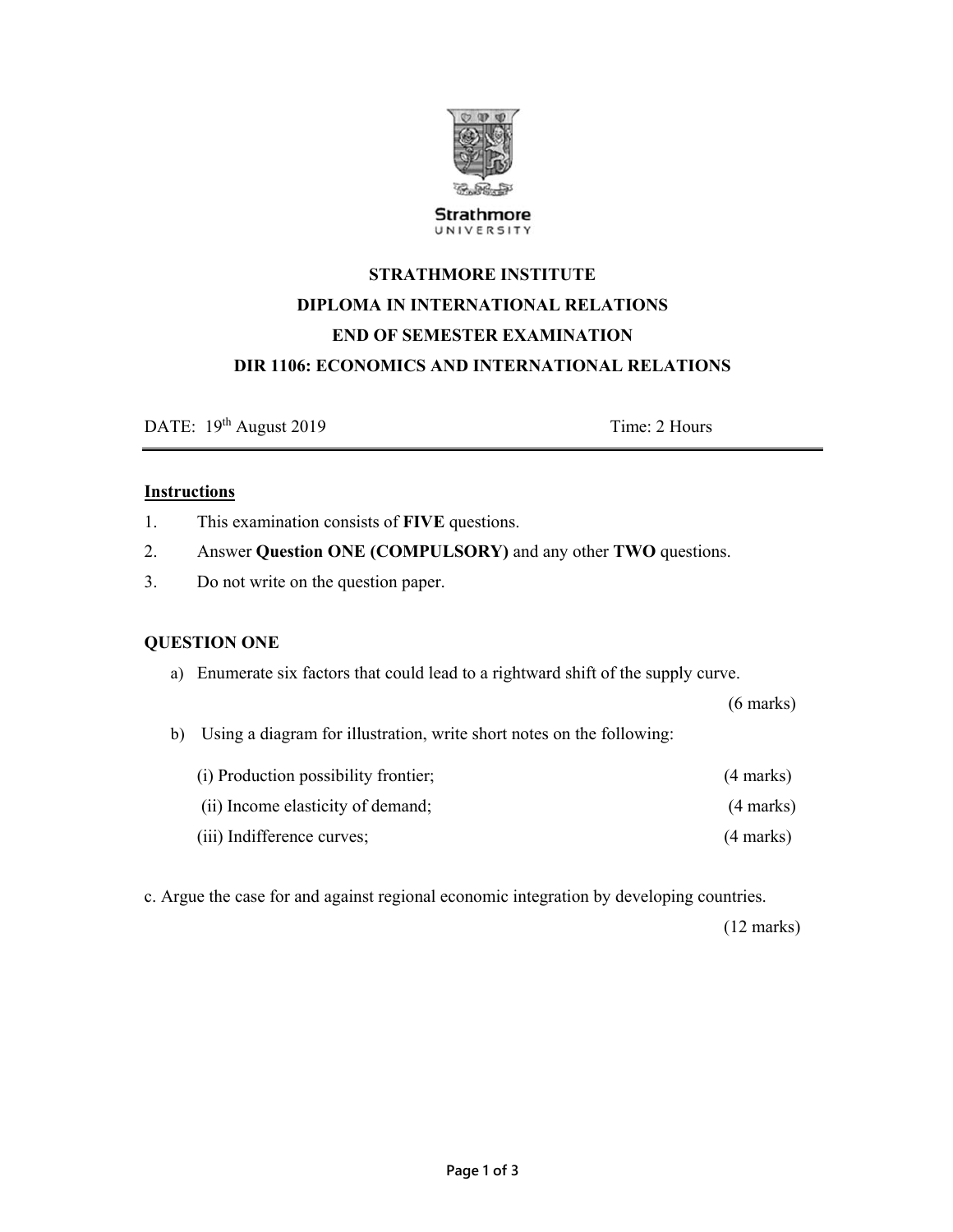# **QUESTION TWO**

- a. List any four characteristics of a perfect competitive market (4 marks)
- b. Give any five reasons why national income statistics is important (5 marks)

c. Answer the following questions using the information for the country X

| Consumption                            | kshs.700 |
|----------------------------------------|----------|
| Government Transfer Payments kshs.100  |          |
| Depreciation                           | kshs.200 |
| <b>Interest Income</b>                 | kshs.150 |
| Exports                                | kshs.200 |
| Gross Corporate Profits                | kshs.180 |
| Labor Income                           | kshs.380 |
| Taxes less Subsidies                   | kshs.260 |
| <b>Corporate Retained Earnings</b>     | kshs.50  |
| Imports                                | kshs.230 |
| Personal Income Taxes                  | kshs.150 |
| Corporate Profit Taxes                 | kshs.70  |
| Government Spending                    | kshs.400 |
| <b>Gross Investment</b>                | kshs.100 |
| Net Foreign Investment Income -kshs.15 |          |

| a. What is the GDP?                                         | $(1$ mark $)$       |
|-------------------------------------------------------------|---------------------|
| b. Using the Expenditure approach, what is National Income? | $(3 \text{ marks})$ |
| c. What are the Personal and Disposable Incomes?            | $(2 \text{ marks})$ |